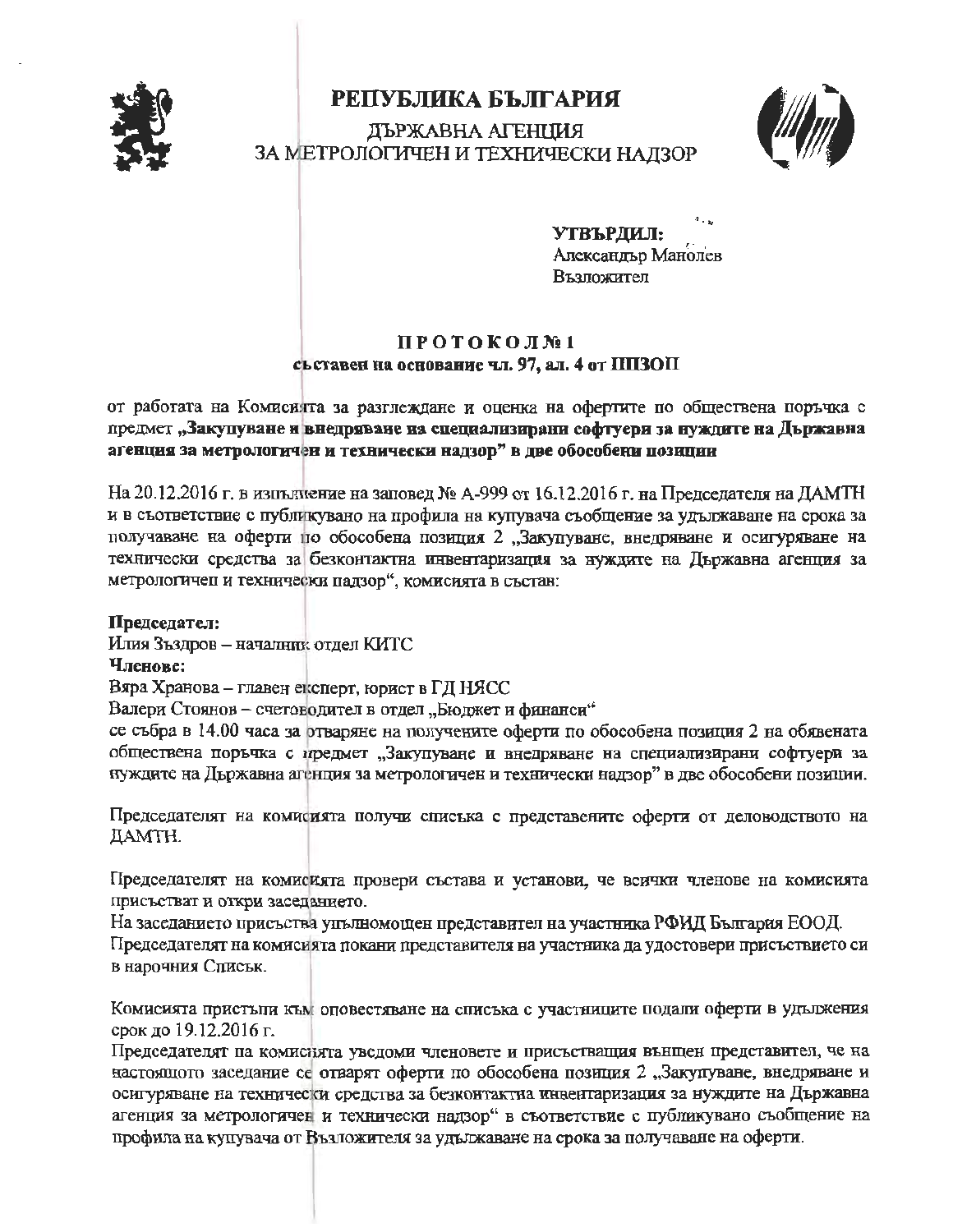В отговор на обявата за събиране на оферти до изтичане на обявения краен срок по обособената позиция е получена една оферта:

"РФИД България" ЕООД, гр. София – подадена оферта за участие по обособена позиция 2 в обществената норъчка с вх. № 92-00-22-11/19.12.2016 г., ностъпила в  $16.58$  ч.:

Комисията установи, че получената оферта е поставена в непрозрачна, запечатана опаковка, оформена според изискванията, записани в документацията и са предадени на председателя на комисията без да е наруглена целостта им.

Председателя на комисията отвори единствената получена оферта от РФИД България ЕООД и установи:

Офертата на участника е подадена преди обявения краен срок 19.12.2016 г., за приемане на оферти, поставена е в непрозрачна, запечатана опаковка, с ненарушена пялост. Офертата съдържа документи за обществена поръчка с предмет различен от предмета на настоящата поръчка. Върху онаковката е изписан предметът на настоящата обществена поръчка "Закупуване и внедряване на специализирани софтуери за нуждите на Държавна агенция за метрологичен и технически надзор" в две обособени позиции и обособената нозиция.

Предложената от участника обща цена за изпълнение на обществената поръчка по обособена позиция 2, с включени всички разходи е 17 900 лв., без ДДС.

Публичната част на заседанието приключи.

Комисията в непроменен състав продължи своята работа, като пристъпи към разглеждане на документите на участника за съответствие с изискванията на Възложителя, към личното състояние и крнтериите за подбор и установи:

Участникът РФИД България ЕООД е представил оферта, съдържаща всички изискуеми документи. Офертата, техническото и ценовото предложение са по образец на Възложителя и са подадени от легитимните лица. Документите, отнасящи се до личното състояние са изготвени но образец на Възложителя и са подадени от лицата по чл. 40 от Правилника за прилагане на Закона за обществените поръчки. Участникът е представил документи, доказващи съответствието с критериите за нодбор - списък с изнълнените договори през последните три години, от който е видно, че изпълнените договори са с предмет идентичен или сходен с предмета на настоящата обществена поръчка по обособена позиция 2.

Заключението на комиситта е:

- участникът е декларирал липса на основания за отстраняване по чл. 54, ал. 1, т. 1, 2 и 7 от закона за обществените поръчки
- Участникът е изготвил офертата си за изпълнение на обществената поръчка в съответствие с указанията на Възложителя;
- Участникът отговаря на поставените от възложителя критерии за подбор.

Комисията пристыпи към разглеждане на техническите предложения на участниците по обособена позиция 2 за съответствие с минималните изисквания на Възложителя.

След като разгледа техническото предложение на участника, комисията установи следното:

• Участникът е предложил изпълнение на поръчката по обособена позиция 2 в пълно съответствие с изискванията на Възложителя.

• Участникът декларира изпълнение на поръчката до 21.12.2016 г.

• Участникът е декларирал, че ще предостави етикети с технически характеристики в съответствие с изискванията на Възложителя, а именно: за неметал 13 000 бр. и метал 3 000 бр.